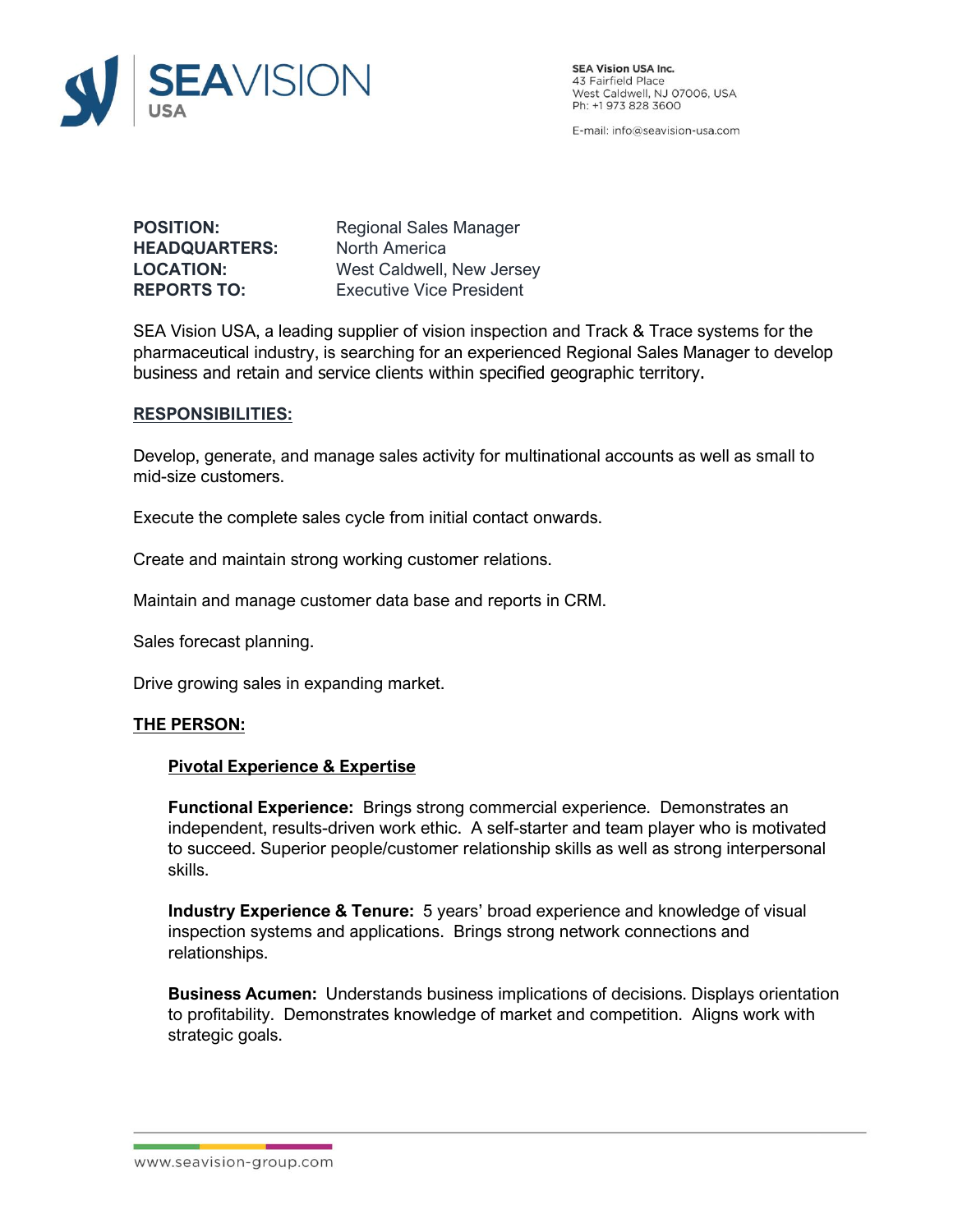

**SEA Vision USA Inc.** 43 Fairfield Place<br>West Caldwell, NJ 07006, USA Ph: +1 973 828 3600

E-mail: info@seavision-usa.com

## **Competencies:**

**Adaptability:** Adapts to changes in the work environment. Manages competing demands and changes approach or method to best fit the situation.

**Collaboration and Teamwork:** Balances team and individual responsibilities. Contributes to building a positive team spirit.

**Customer Service:** Focuses on serving customers as the organization's top priority. Understands needs, creates distinctive value, and builds meaningful relationships. Aligns organization and resources to deliver on customer commitments. Driven to create value for customers.

**Expert Communication:** Excellent verbal and written communication skills. Responds promptly to customer needs to meet commitments.

**Innovation:** Displays original thinking and creativity and meets challenges with resourcefulness.

**Learning:** Curious, open-minded and an avid listener who welcomes broad input, criticism and feedback.

**Motivation:** Sets and achieves challenging goals. Demonstrates persistence and overcomes obstacles and measures self against standard of excellence.

**Planning/Organizing:** Prioritizes and plans work activities while efficiently managing time.

**Problem Solving:** Identifies and resolves problems in a timely manner. Gathers and analyses information skillfully and develops alternative solutions.

**Strategic Thinking:** Develops and implements strategic priorities to achieve organizational goals. Understands organization's strengths & weaknesses. Analyses market and competition and identifies external threats and opportunities. Adapts strategy to changing conditions.

## **Software Proficiencies:**

Microsoft O365 including Excel, Word, OneDrive, Outlook, PowerPoint, SharePoint, Teams.

www.seavision-group.com